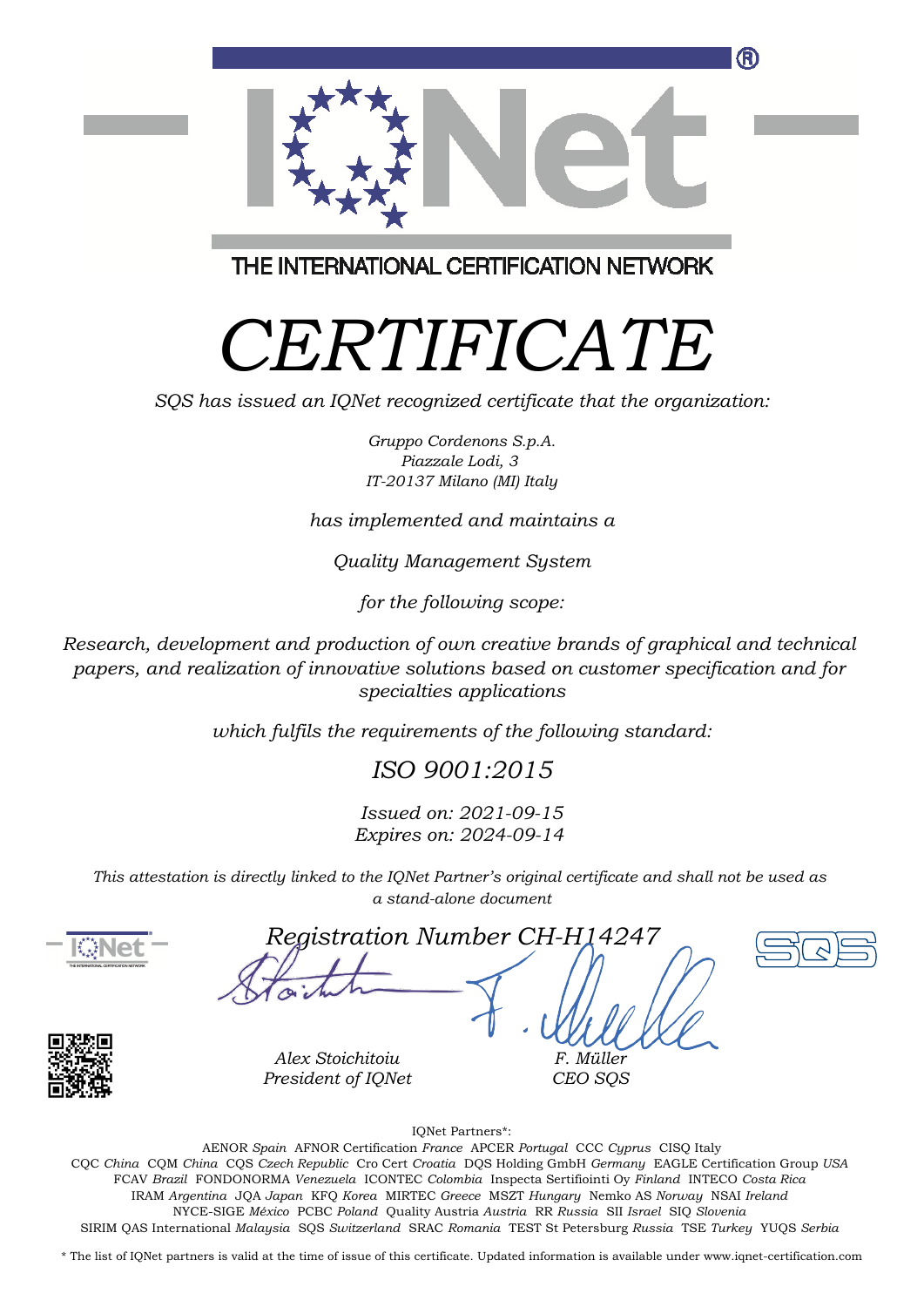

THE INTERNATIONAL CERTIFICATION NETWORK

# *CERTIFICATE*

*SQS has issued an IQNet recognized certificate that the organization:*

*Gruppo Cordenons S.p.A. Piazzale Lodi, 3 IT-20137 Milano (MI) Italy*

#### *has implemented and maintains a*

*Environmental Management System*

*for the following scope:*

*Research, development and production of own creative brands of graphical and technical papers, and realization of innovative solutions based on customer specification and for specialties applications*

*which fulfils the requirements of the following standard:*

*ISO 14001:2015*

*Issued on: 2021-09-15 Expires on: 2024-09-14*

*This attestation is directly linked to the IQNet Partner's original certificate and shall not be used as a stand-alone document*



*Registration Number CH-H14247*

*F. Müller CEO SQS*





*Alex Stoichitoiu President of IQNet*

IQNet Partners\*:

This annex is only valid in connection with the above-mentioned certificate. FCAV *Brazil* FONDONORMA *Venezuela* ICONTEC *Colombia* Inspecta Sertifiointi Oy *Finland* INTECO *Costa Rica* AENOR *Spain* AFNOR Certification *France* APCER *Portugal* CCC *Cyprus* CISQ Italy CQC *China* CQM *China* CQS *Czech Republic* Cro Cert *Croatia* DQS Holding GmbH *Germany* EAGLE Certification Group *USA* IRAM *Argentina* JQA *Japan* KFQ *Korea* MIRTEC *Greece* MSZT *Hungary* Nemko AS *Norway* NSAI *Ireland* NYCE-SIGE *México* PCBC *Poland* Quality Austria *Austria* RR *Russia* SII *Israel* SIQ *Slovenia* SIRIM QAS International *Malaysia* SQS *Switzerland* SRAC *Romania* TEST St Petersburg *Russia* TSE *Turkey* YUQS *Serbia*

\* The list of IQNet partners is valid at the time of issue of this certificate. Updated information is available under www.iqnet-certification.com